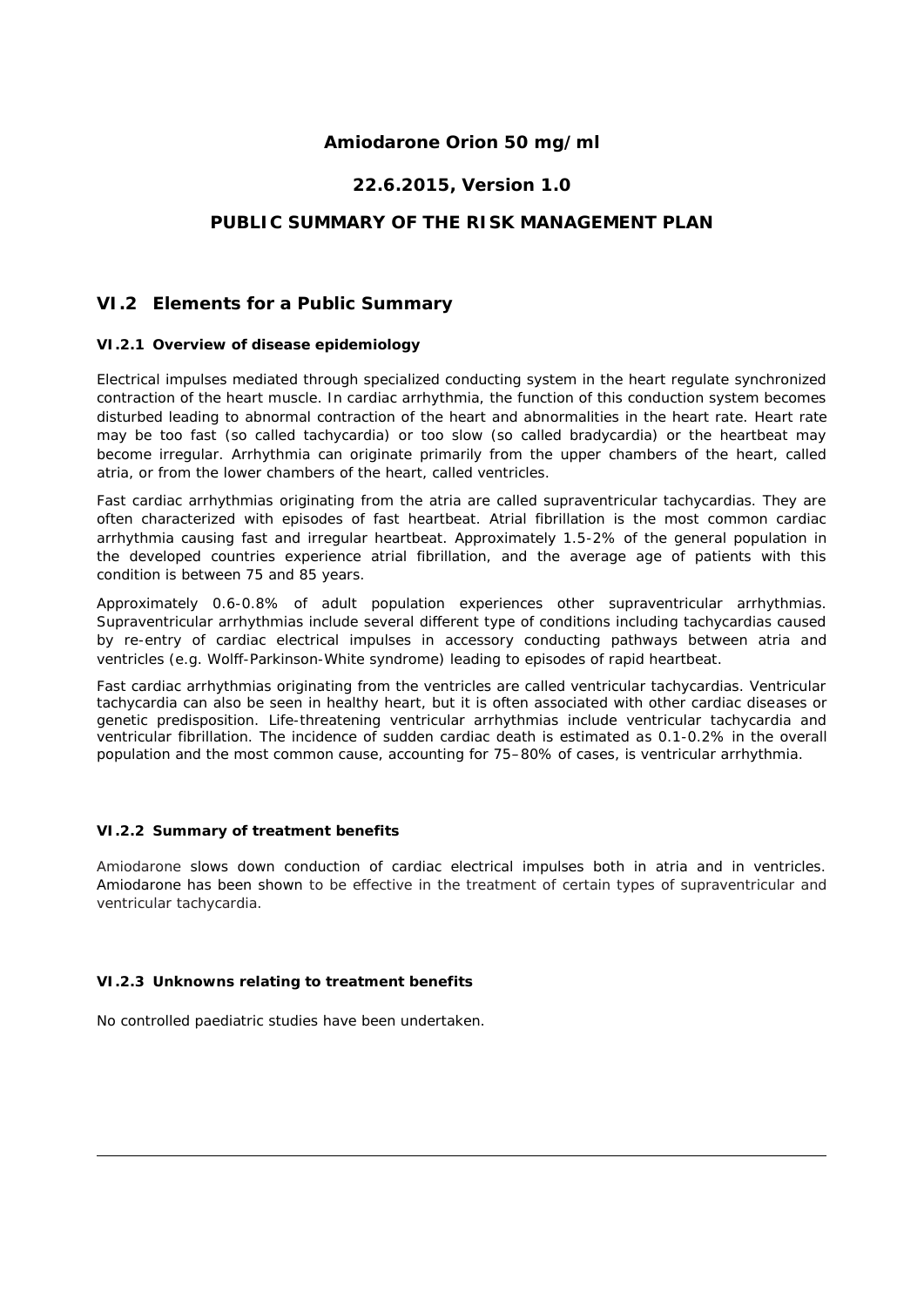# *VI.2.4 Summary of safety concerns*

# **Important identified risks**

| <b>Risk</b>         | What is known                                                                                                                                                                                                                                                                                                                                                                                                                                                                                                                                                                                                                                                                                                                                              | Preventability                                                                                                                                                                                                                                                                                                                                                                                                                                                                                                                                                                            |
|---------------------|------------------------------------------------------------------------------------------------------------------------------------------------------------------------------------------------------------------------------------------------------------------------------------------------------------------------------------------------------------------------------------------------------------------------------------------------------------------------------------------------------------------------------------------------------------------------------------------------------------------------------------------------------------------------------------------------------------------------------------------------------------|-------------------------------------------------------------------------------------------------------------------------------------------------------------------------------------------------------------------------------------------------------------------------------------------------------------------------------------------------------------------------------------------------------------------------------------------------------------------------------------------------------------------------------------------------------------------------------------------|
| Cardiac disorders   | Amiodarone can cause the<br>development of new cardiac<br>arrhythmias, or exacerbate<br>existing ones. Proarrhythmic<br>adverse effects may occur with<br>all antiarrhythmic drugs in use.<br>However, in comparison with<br>some other antiarrhythmic<br>agents, the<br>incidence of this effect seems to<br>be lower with amiodarone. The<br>most common adverse drug<br>reactions reported with<br>intravenous amiodarone are<br>inflammation of the vein<br>(phlebitis), low heart rate<br>(bradycardia), and low blood<br>pressure (hypotension).                                                                                                                                                                                                     | Parenteral amiodarone should<br>only be used with constant<br>monitoring of ECG and arterial<br>blood pressure.<br>Treatment should be initiated<br>and normally monitored only<br>under hospital or specialist<br>supervision.                                                                                                                                                                                                                                                                                                                                                           |
| Thyroid dysfunction | Amiodarone may have effects on<br>thyroid hormones, which<br>regulate multiple functions in<br>the body. The levels of the<br>thyroid hormones may become<br>too high (hyperthyroidism) or<br>too low (hypothyroidism).<br>Hyperthyroidism may accelerate<br>the body metabolism<br>significantly, causing sudden<br>weight loss, a rapid or irregular<br>heartbeat, sweating, and<br>nervousness or irritability.<br>Hypothyroidism may have<br>opposite effects and lead to<br>weight gain, slow heart beat,<br>fatigue and decreased sweating.<br>The risk for thyroid dysfunction<br>is increased in patients with<br>personal history of thyroid<br>disorders, patients from an<br>iodine-deficient population, or<br>patients who are taking or have | Amiodarone should not be used<br>in patients with thyroid<br>dysfunction or with history of<br>thyroid problems unless strictly<br>necessary.<br>Monitoring of thyroid function is<br>recommended in patients before<br>starting amiodarone treatment<br>and periodically during<br>treatment.<br>Serum levels of thyroid<br>hormones should be measured<br>when thyroid dysfunction is<br>suspected. In cases of confirmed<br>hyperthyroidism, therapy with<br>intravenous amiodarone should<br>be discontinued. In severe cases<br>individual emergency therapy<br>should be initiated. |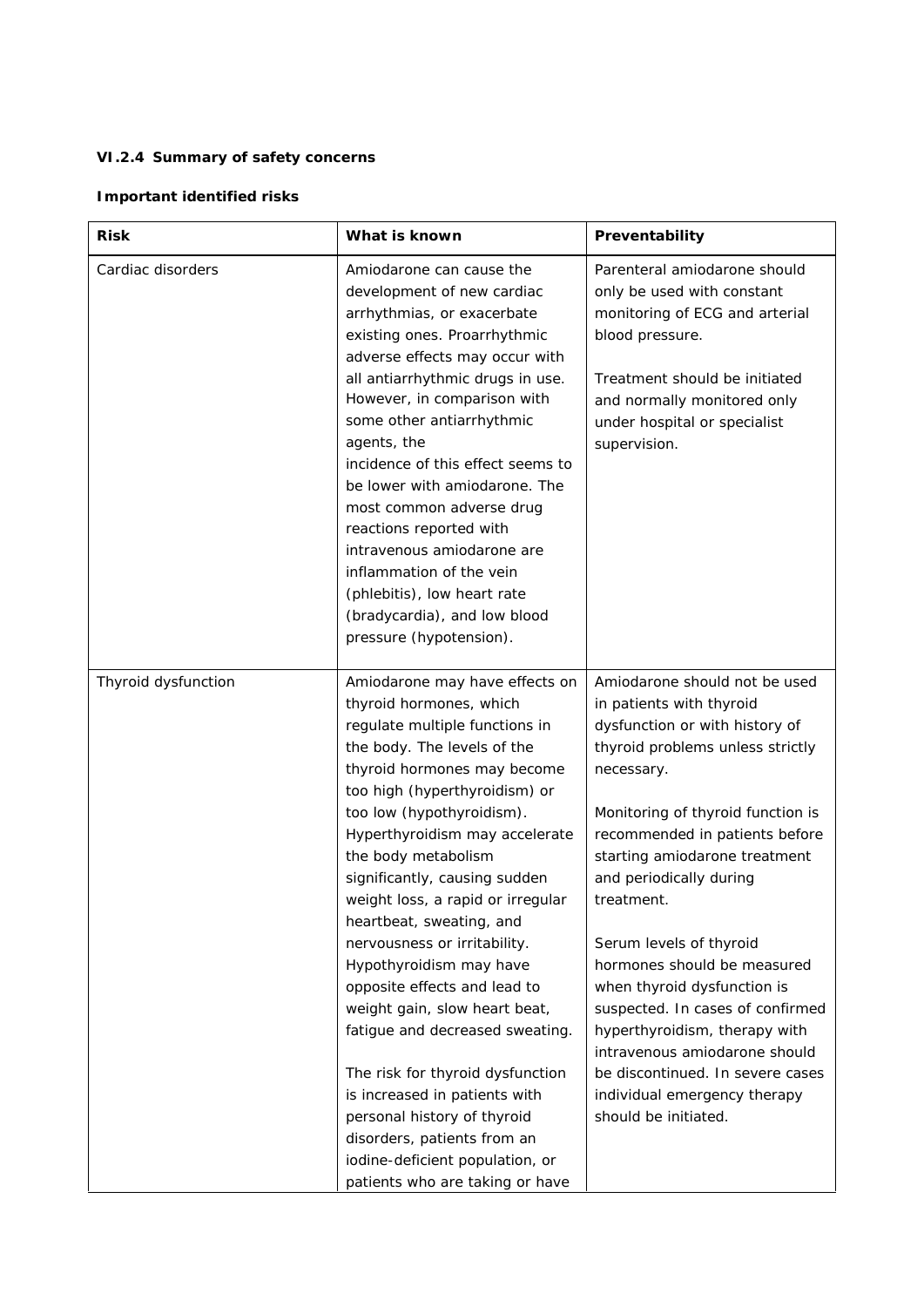| Risk                          | What is known                                                                                                                                                                                                                                                                                                                                                                                                                                                                                                                                                       | Preventability                                                                                                                                                                                                                 |
|-------------------------------|---------------------------------------------------------------------------------------------------------------------------------------------------------------------------------------------------------------------------------------------------------------------------------------------------------------------------------------------------------------------------------------------------------------------------------------------------------------------------------------------------------------------------------------------------------------------|--------------------------------------------------------------------------------------------------------------------------------------------------------------------------------------------------------------------------------|
|                               | previously taken oral<br>amiodarone.                                                                                                                                                                                                                                                                                                                                                                                                                                                                                                                                |                                                                                                                                                                                                                                |
| Lung disorders                | Severe toxic reactions in lungs,<br>have been reported during the<br>use of intravenous amiodarone.<br>In addition, constrictions of the<br>bronchi in patients with<br>respiratory promlems (especially<br>with asthma) have been<br>reported.<br>These events are very rare,<br>meaning reporting rate less than<br>1/10 000 and they are generally<br>reversible and resolve rapidly<br>upon discontinuation of the<br>treatment. Corticosteroid<br>treatment may possibly be<br>considered. In most cases,<br>clinical symptoms resolve within<br>3 to 4 weeks. | Amiodarone should not be used<br>in patients with severe<br>respiratory problems unless<br>strictly necessary.<br>A chest x-ray should be taken<br>and lung function tests<br>performed if shortness of breath<br>is observed. |
| Liver disorders               | Severe liver failure can occur<br>within 24 hours following<br>intravenous administration of<br>amiodarone. Liver disorders<br>have been reported very rarely<br>(less than 1/10 000).                                                                                                                                                                                                                                                                                                                                                                              | The liver function should be<br>monitored during treatment with<br>amiodarone.                                                                                                                                                 |
| Severe skin reactions         | Amiodarone may cause severe<br>exfoliating and blistering<br>eruptions of skin and mucous<br>membranes.                                                                                                                                                                                                                                                                                                                                                                                                                                                             | Treatment should be initiated<br>and normally monitored only<br>under hospital or specialist<br>supervision.                                                                                                                   |
| Interactions with other drugs | Amiodarone has potential<br>interactions with several other<br>drugs. These include, for<br>example, interactions with drugs<br>that increase the risk of<br>arrhythmias and cardiac<br>conduction disorders, and drugs<br>that interfere with the<br>metabolism of amiodarone.<br>After termination of repeated<br>intravenous administration of<br>amiodarone, there might be a<br>still effective concentration of<br>amiodarone in the blood serum<br>for some weeks because of the                                                                             | Concomitant medications need<br>to be taken into consideration<br>when prescribing amiodarone<br>and also after some weeks after<br>termination of repeated<br>intravenous administration of<br>amiodarone.                    |